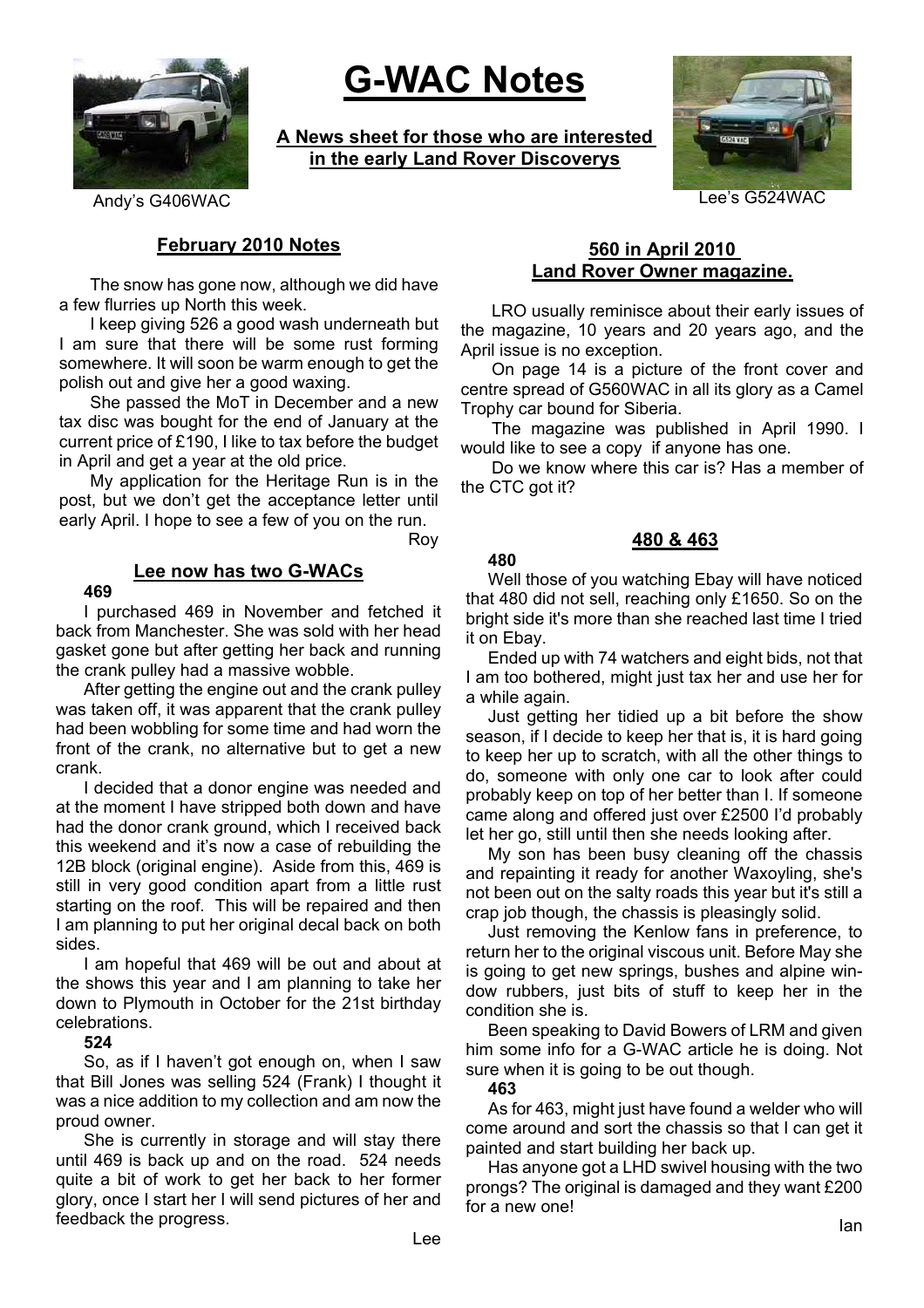## **Pre production Discoverys**





B62 COH is a LHD V8 EFI in white. Serial number 329069

C60 JKG is a LHD 200 Tdi in white. Serial number 337614

C742 HUH is a RHD 200 Tdi in white. Serial number 380301

D750 LWO was a LHD in white. No other details. D176 OTX was a RHD in white. No other details

By the end of 1987, Project Jay, the new car named Discovery, was almost complete and the first-stage hand-built prototypes were put together.

The machine tools for pressing the body panels were ready in early 1988 when the first off-tools panels were made. Some of the second-stage cars were soon on the road and others used for in-house testing and crash testing.

We know that five cars were registered; they were B60 COH, C62 JKG, C742 HUH, D750 LWO and D176 OTX. They were 1984 – 86 registration numbers, and to help disguise the cars from the motoring press the numbers were not connected to the factory location at Solihull

Of the five, three are still in existence, B60 COH, C62 JKG and C742 HUH. The first two are owned by Phil Bashall and can be seen at his Dunsfold Collection, and Charles Whitaker owns the third one.

When C742 HUH was out on road tests it was used as the road mileage final sign-off car for the 200 Tdi engine. It is currently undergoing restoration, but the restoration will not be to showroom standards, it never was in showroom standard, but as a running example of the 1988 prototypes.



## **The Heritage run, Lode Lane to Gaydon 2nd May 2010**

I think that there may be a few G-WACs on the run this year, and it would be a nice idea if we could all roll into The Heritage Centre in line astern.

To accomplish that we may need to sign on at Lode Lane at the same time on the Sunday morning and get consecutive numbers. What do you think folks?

Lets see if we can better the 2008 line up of seven G-WACs at the show.



**James, Ian and Graham. Gaydon 2008**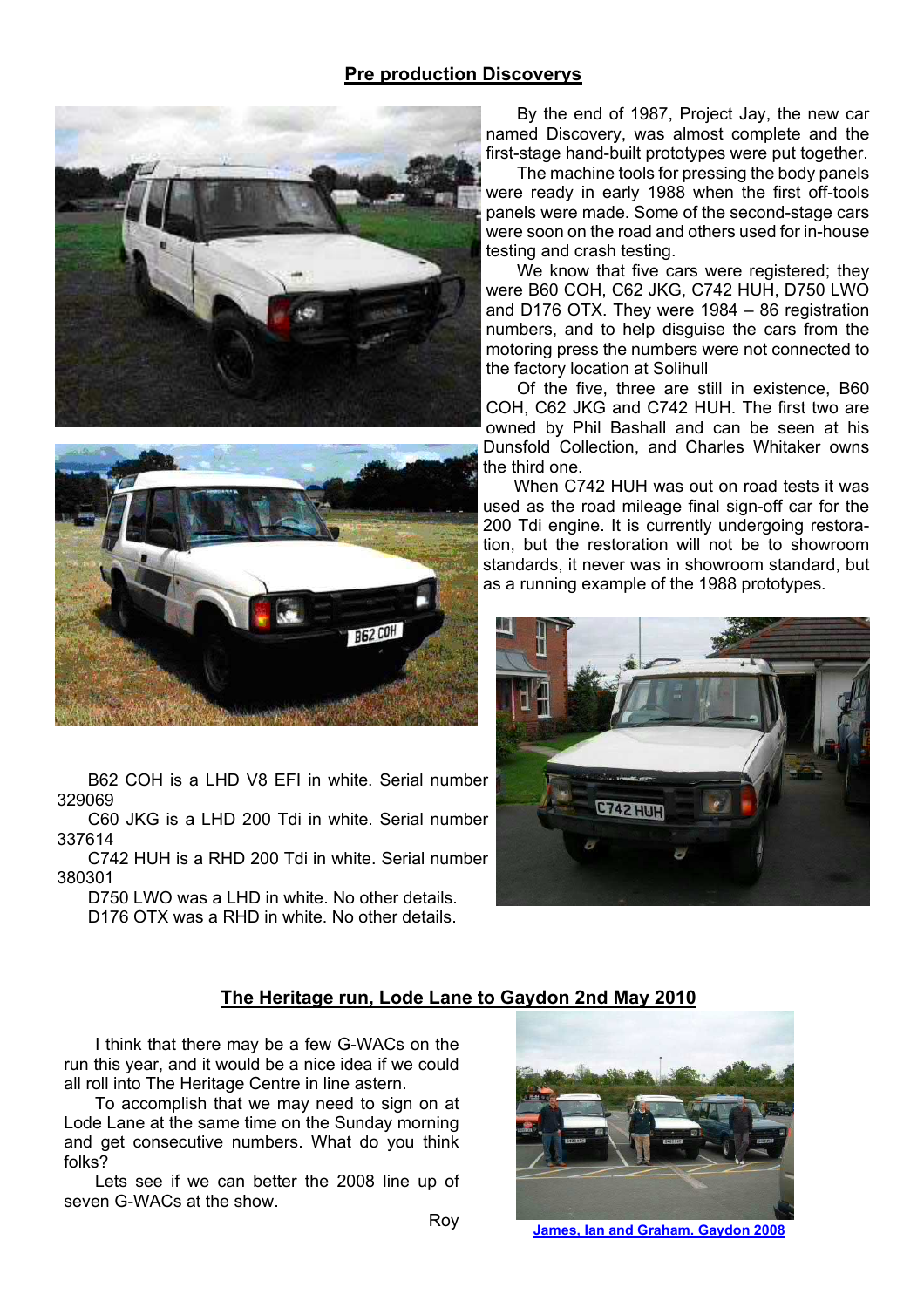## **Current known owners. @ February**

| <b>B62 COH &amp; C60 JKG</b> | Phill Bashall (The Dunsfold Collection)          |
|------------------------------|--------------------------------------------------|
| C742HUH                      | Charles Whitaker.                                |
| G41 VHA                      | <b>Simon Tinkler</b>                             |
| G67 RYJ                      | Peter King                                       |
| G226EAC                      | <b>Discovery Owners Club</b>                     |
| G279WAC                      | <b>Neal</b>                                      |
| G302WAC                      | <b>Sandy Andrews</b>                             |
| G310WAC                      | Mark Simpson                                     |
| G311WAC                      | Ivor Ramsden                                     |
| G316WAC                      | David Cox                                        |
| G406WAC                      | Andy Baker.                                      |
| G410WAC                      | Robin Jeffery                                    |
| G457WAC                      | Mark Wheatley                                    |
| G463WAC & G480WAC            | lan Rawlings.                                    |
| G465WAC & G526WAC            | Roy Preston.                                     |
| G469WAC & G524WAC            | Lee Barnett                                      |
| G470WAC                      | Frank Elson.                                     |
| G477WAC                      | Sold by Dean Steadman to new owner in Wiltshire. |
| G478WAC & G610WAC            | Meghan & Gary Timmins                            |
| G486WAC                      | John Capewell.                                   |
| <b>G488WAC</b>               | <b>Clive Richfield</b>                           |
| G482WAC                      | <b>Nick Davis</b>                                |
| G490WAC                      | Rob Ivins                                        |
| G510WAC                      | <b>Nick Prior</b>                                |
| G511WAC                      | <b>Colin Crossley</b>                            |
| G534WAC                      | <b>Zoltan Kittrich</b>                           |
| G563WAC                      | David Spirett                                    |
| G601WAC                      | <b>Ben Arnold</b>                                |
| G603WAC                      | Graham Bethell.                                  |
| G635WAC                      | Alec Gatherer                                    |
| G711YRY                      | <b>Peter Hares</b>                               |
| G834FPR                      | Sue Harvey                                       |
| G987LKU                      | <b>Andy Greer</b>                                |
| H776POJ                      | Duncan Campbell                                  |
| H871EWK                      | <b>Mark Hardwick</b>                             |

## **Other known cars**

G401WAC, G482WAC, G496WAC, G521WAC, G525WAC, G602WAC, G640WAC



# **Severn Valley Leafers. 16th May 2010**

Bill, Graham and I had a nice day out with the Severn Valley Leafers last year.

The SVL put on a display of Land Rovers at each of the stations down the line from Bridgenorth to Kidderminster, and Discoverys and Range Rovers had a spot at Bridgenorth.

The Severn Valley Railway offered free tickets to the owners of the displayed cars, and the trip down the line with a steamer pulling the train of coaches was very enjoyable. More details from Bill later.

**The line up at Bridgenorth last year.**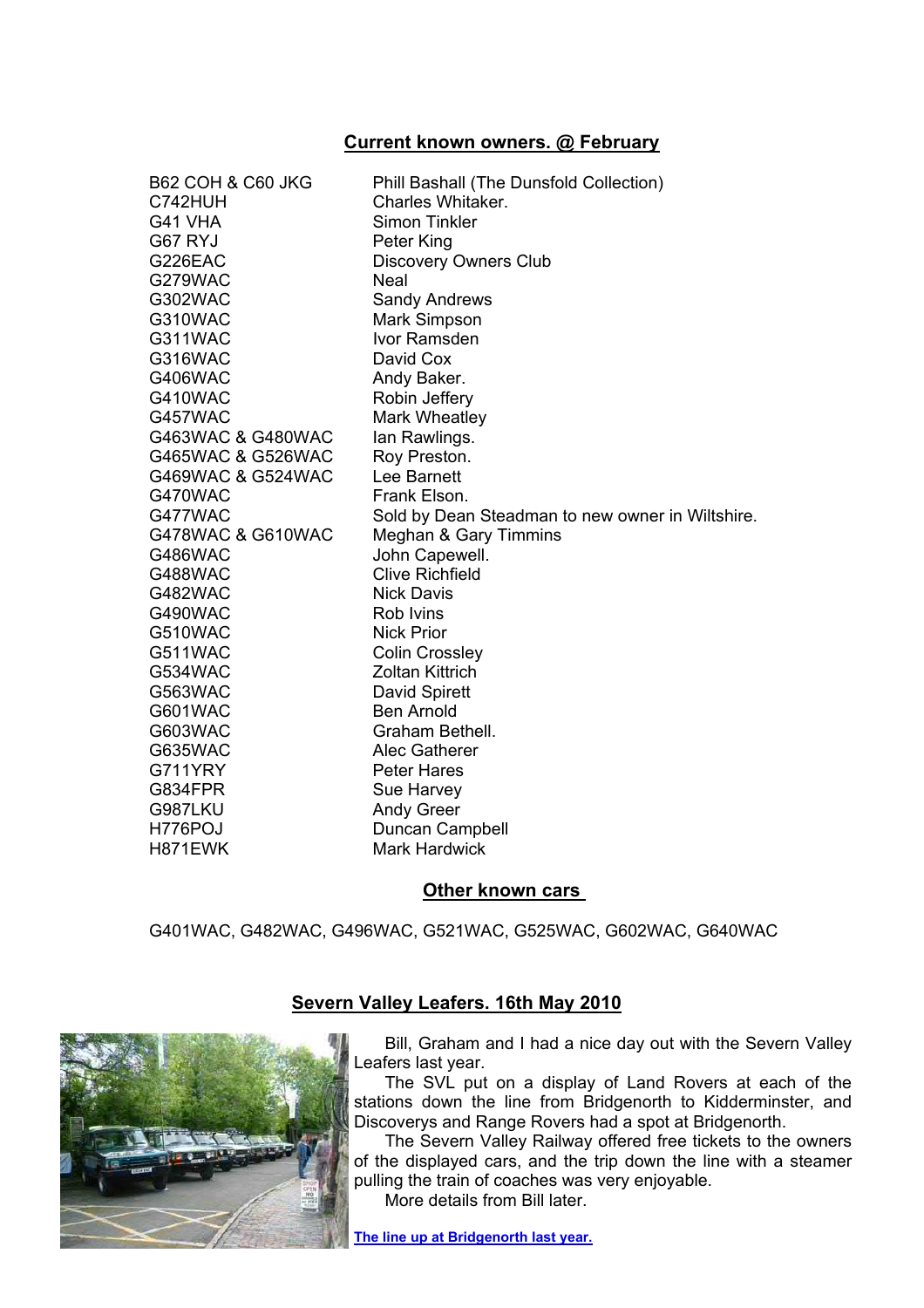# **603 for sale**

My cherished 1990 G-WAC Tdi Discovery in Camel Trophy livery.

It was first registered 03/01/1990 G603WAC, by Land Rover, and was the first Discovery to be issued as a company car - it was used by the then Engineering Director Bill Morris as his company car. When new it was black and was serviced at Lode Lane Factory for many years, it also has had an R380 gearbox fitted. Bill Morris bought the car when he left Land Rover and used it as his own transport.

In 1995 it was involved in an accident, and Land Rover replaced the complete bodyshell with a silver



So why is it now in Camel Colours? Well the condition of the car pre Camel meant it needed a few bits and pieces doing to it, and I thought about doing something special for the Discovery 20th Birthday in 2009. I hatched a plan to re create a G-WAC Camel Trophy Training Hack. It now represents one of several G-WACs that were taken from LR stock, sprayed over their original colour in Sandglow and used for driver selections for the 1990 event.

Several G-WACs actually went to the 1990 event. Not many of these are still in existence. So I had the car painted in Sanglow, this cost £1,000, daft I know! I also changed the wheels for the correct type

1991 3 door ex test bed bodyshell. It has stamps in the service book at Special Vehicle Operations until 1997. There is a comprehensive print out of all the work this car has had done from new including tyres etc. It has now covered over 206,000 miles and drives superb.

There was a major engine rebuild all detailed in the late 1990s. Finally in 2006 Bill Morris decided reluctantly to part with the car, when a DOC member Lee Donal bought it. I then bought it from Lee and have owned it about two years now. The bills and receipts are all present including the one for the new bodyshell ex LR stock.



and fitted a full set of five new BF Goodrich tyres on it. I have applied the decals for the Discovery series. I have also had fitted a tow bar, twin electrics, TOAD Cat 1 alarm, rear dog guard, front bull bar, Hella spot lamps (mega expensive) rear door panel has been changed for an alloy one, it has a Mantec snorkel, axle breathers, period seat covers, original LR spec half roof rack (not Camel type) etc.

This car has recently had loads changed including brakes, servo, pipes, clutch, shockers, front turrets, radiator, alternator, the list goes on. In 2009 I attended over eight Land Rover shows and events all over the country, covering almost 3,000 miles trouble free. I have also towed my caravan with it.

Since October 2009 it has been on a SORN and parked in my workshops. Due to several other Land Rovers and a growing family I don't think I will get the use out of it this year, and I have also purchased a 26 Ft caravan which, to be honest, I guess will be a bit much for the old girl. In all I have spent thousands on this classic "Shamel", I know I wont get my money back but as with all the other restored Land Rovers I have sold, at least I can say "I saved that one"

The price is fixed, there is no offers, and if it does not sell I will buy a cover for it and mothball it for a few seasons. It is in excellent mechanical condition, body wise it's very good; there are a couple of very minor bramble rashes, but nothing major at all, you will struggle to see them to be honest. The inner wings have been patched in a few places and the NS one is not brilliant but it's MOT passable. The sills and body mounts have been welded a few times. It's MOT tested until October 2010, I have not used it since it was last done. I would regard this more as a classic car than an off road toy or a green lane toy.

Price £2,750. For more details contact me on 07809380144 or email4graham@tiscali.co.uk